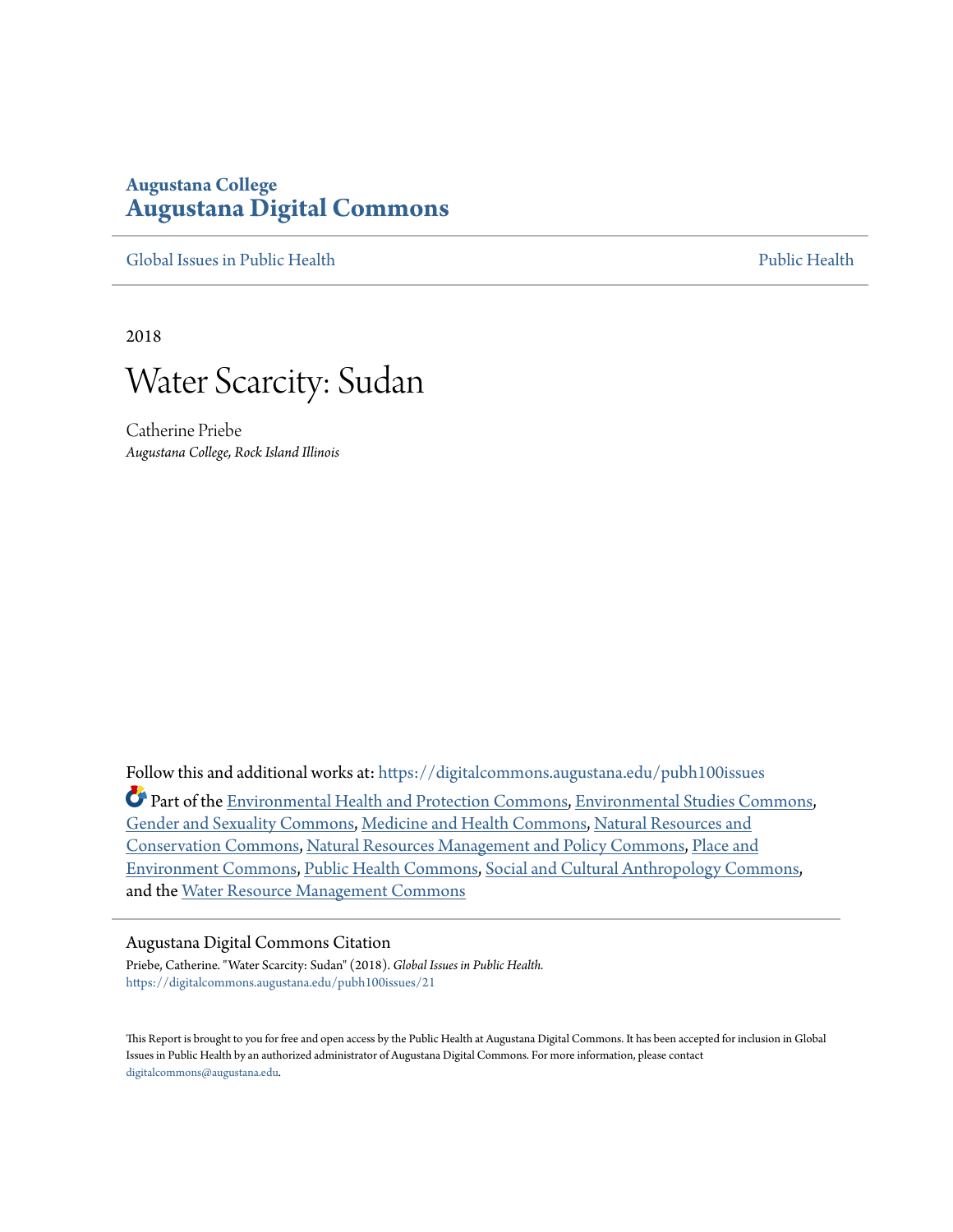### **Global View of Water Scarcity**

Water scarcity is defined as not having access to clean water due to lack of sanitation or physical shortages. It is an environmental condition that is caused by wasteful agricultural practices, climate change, and over population (Kharraz, El-Sadek, Ghaffour, & Mino, 2012). Water scarcity is commonly diagnosed by hydrologists using the Water Stress Index founded by Lindh and Falken in 1974. The WSI considers the total amount of water, the withdrawals, and the water volume for upkeep in its calculations (Ruess, 2015). Even though researchers have been aware of the problem of water scarcity for decades, it is still a growing issue globally. It is predicted that by 2025 approximately two thirds of the worlds population could be living in water-stressed conditions (United Nations, 2014). Water scarcity is an issue that affects every continent

(United Nations, n.d.); it is estimated that 700 million people in 43 countries around the world are directly suffering from water scarcity (United Nations, 2014).

Although it is a globalized issue, certain areas of the world face more serious water scarcity than others. For example, Sub-Saharan Africa contains the most waterstressed countries regionally (Water for life decade: water scarcity). According to researchers at the University of Arizona, the top five countries with the greatest water scarcity problems are Yemen, Libya, Jordan, the West Sahara, and Djibouti ("Five countries with the greatest water scarcity issues," 2016). Populations that are more vulnerable to the effects of water scarcity are children, women, the poor, and those living in areas of political unrest. If water is not adequately treated, bacterial and viral agents can infiltrate water supplies and can lead to diarrheal diseases. Around 88% of the 2,200 child deaths



Young girls in South Sudan carrying water buckets.

Retrieved from

https://www.thestar.com/news/world/2012/10/14/r efugees\_in\_south\_sudan\_find\_hope\_amid\_the\_despair .html

caused by diarrheal disease are due to a lack of access to water and sanitation (Center for Disease Control and Prevention, 2016).

## **The Ways in Which Water Scarcity in Sudan Disproportionately Causes Women to Suffer**

The responsibility of collecting water both in Sudan and in many water-stressed countries of the world falls on women. This role is culturally determined and is influenced directly by the social determinants of health. For example, due to the fact that women are seen as having lower social status compared to men and their



Retrieved from https://www.youtube.com/watch?v=wtJ0gJEHHyw

place in society is limited to the home, water collecting is seen as their job. Additionally, women are often the first to be forced out of school in order to travel to remote places to collect water. This lack of education sets women up to continue in the realm of domesticity and reliance on their husbands for financial stability for their entire lives. Finally, an abundance of heath problems could be brought on by carrying immensely heavy containers of water each day often from miles away. Lacking access to healthcare services to treat these health problems can force women to recruit their young daughters to leave school and assist them

in the water retrieval—thus starting the vicious cycle over again (Keefer & Bousalis, 2015).